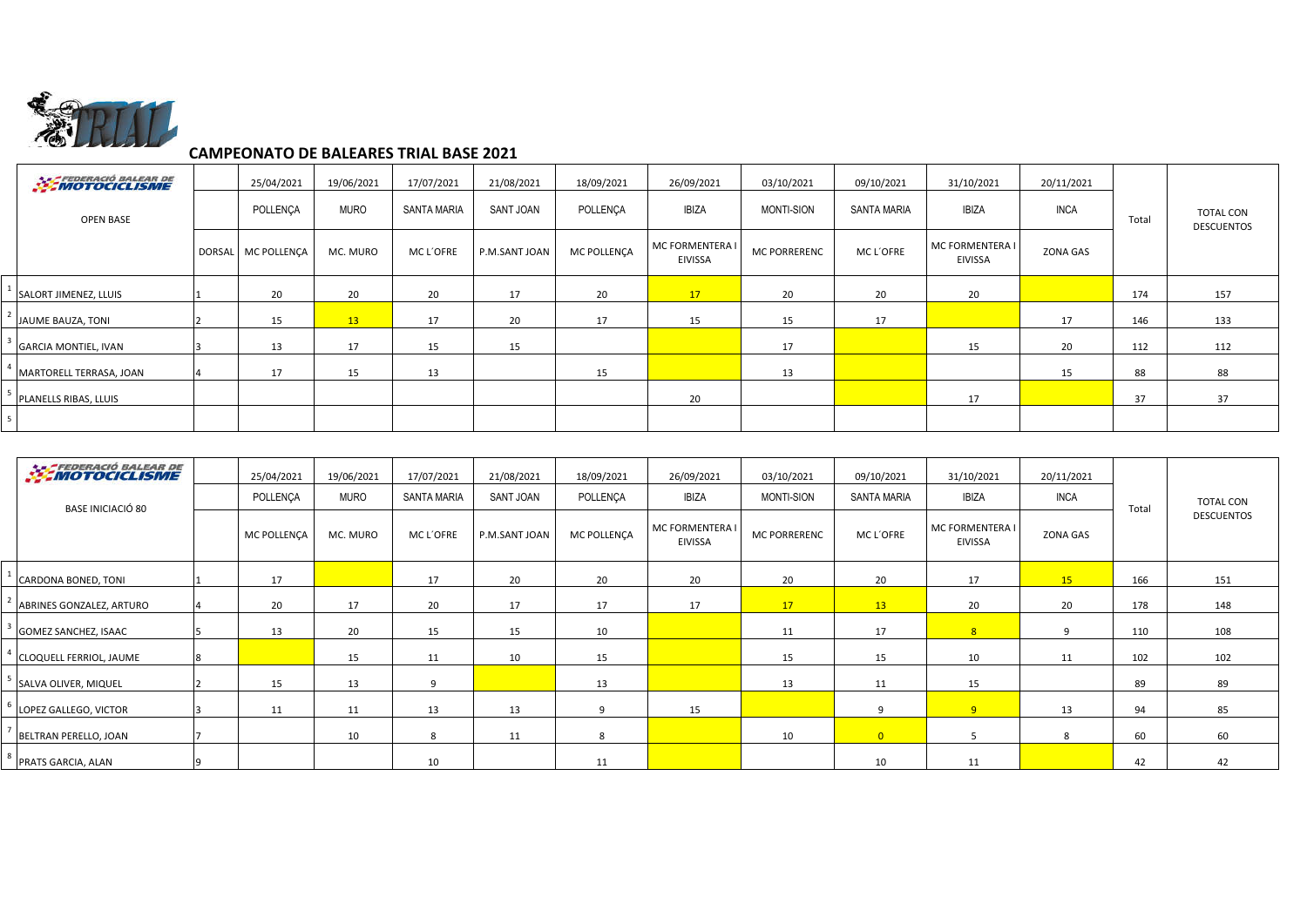| MAS VIDAL, MIQUEL                   |  |  |  |  |  |  |  |
|-------------------------------------|--|--|--|--|--|--|--|
| <sup>10</sup> MAS VIDAL, MATEU      |  |  |  |  |  |  |  |
| <sup>11</sup> PLANELLS RIBAS, JORDI |  |  |  |  |  |  |  |

| <b>EXAMPLE DERACIÓ BALEAR DE</b> |    | 25/04/2021  | 19/06/2021   | 17/07/2021         | 21/08/2021       | 18/09/2021  | 26/09/2021                             | 03/10/2021   | 09/10/2021         | 31/10/2021                               | 20/11/2021  |       |                   |
|----------------------------------|----|-------------|--------------|--------------------|------------------|-------------|----------------------------------------|--------------|--------------------|------------------------------------------|-------------|-------|-------------------|
| PROMO BASE                       |    | POLLENÇA    | <b>MURO</b>  | <b>SANTA MARIA</b> | <b>SANT JOAN</b> | POLLENÇA    | <b>IBIZA</b>                           | MONTI-SION   | <b>SANTA MARIA</b> | <b>IBIZA</b>                             | <b>INCA</b> | Total | <b>TOTAL CON</b>  |
|                                  |    | MC POLLENÇA | MC. MURO     | MC L'OFRE          | P.M.SANT JOAN    | MC POLLENCA | <b>MC FORMENTERA</b><br><b>EIVISSA</b> | MC PORRERENC | MC L'OFRE          | <b>MC FORMENTERA I</b><br><b>EIVISSA</b> | ZONA GAS    |       | <b>DESCUENTOS</b> |
| <b>VILLENA TORO, LUCAS</b>       |    | 11          | 15           | 20                 | 17               | 20          | 17                                     | 15           | 20                 | 20                                       |             | 155   | 144               |
| MIR SANTANDREU, JOAN             | 12 |             | 20           | 15                 | 20               | 10          | 20                                     | 17           |                    | 17                                       | 20          | 139   | 139               |
| LLINAS PARETS, LLUC              |    | 15          | 11           | 17                 | 13               | 15          | 11                                     | 11           | 15                 | 15                                       |             | 123   | 112               |
| <b>FEMENIAS FORNES, XAVIER</b>   |    | 17          | 17           | $\overline{0}$     | 9                | 13          |                                        | 10           | 13                 | 11                                       | 15          | 105   | 105               |
| TERRASA OLIVER. PAU              | 8  | 13          | 13           |                    |                  | 17          |                                        | 20           | 17                 |                                          | 17          | 97    | 97                |
| MARTORELL RIGO, GUILLEM          | -6 | 9           | 10           | 11                 | 11               | 9           | 13                                     | 9            |                    | 13                                       |             | 85    | 85                |
| MARI SERRA, XICU                 |    | 20          |              | 13                 | 15               | 11          | 15                                     |              |                    | 10                                       |             | 84    | 84                |
| NADAL MORLA, MIGUEL ANGEL        |    |             | 8            |                    | 10               |             |                                        | 13           |                    | 8                                        |             | 39    | 78                |
| <b>CLADERA MESTRE, MIQUEL</b>    |    | 8           | $\mathbf{q}$ |                    |                  |             |                                        |              |                    |                                          | 13          | 30    | 52                |
| MOLES MARI, FRANCISCO            |    |             |              |                    |                  |             | 10                                     |              |                    | 9                                        |             | 19    | 38                |
| <b>GIFRE TROYA, PAU</b>          |    | 10          |              | $\Omega$           |                  |             |                                        |              |                    |                                          |             | 10    | 10                |
| RAMIS NOGUERA, PAU               | 10 |             |              | 10                 |                  |             |                                        |              |                    |                                          |             | 10    | 20                |